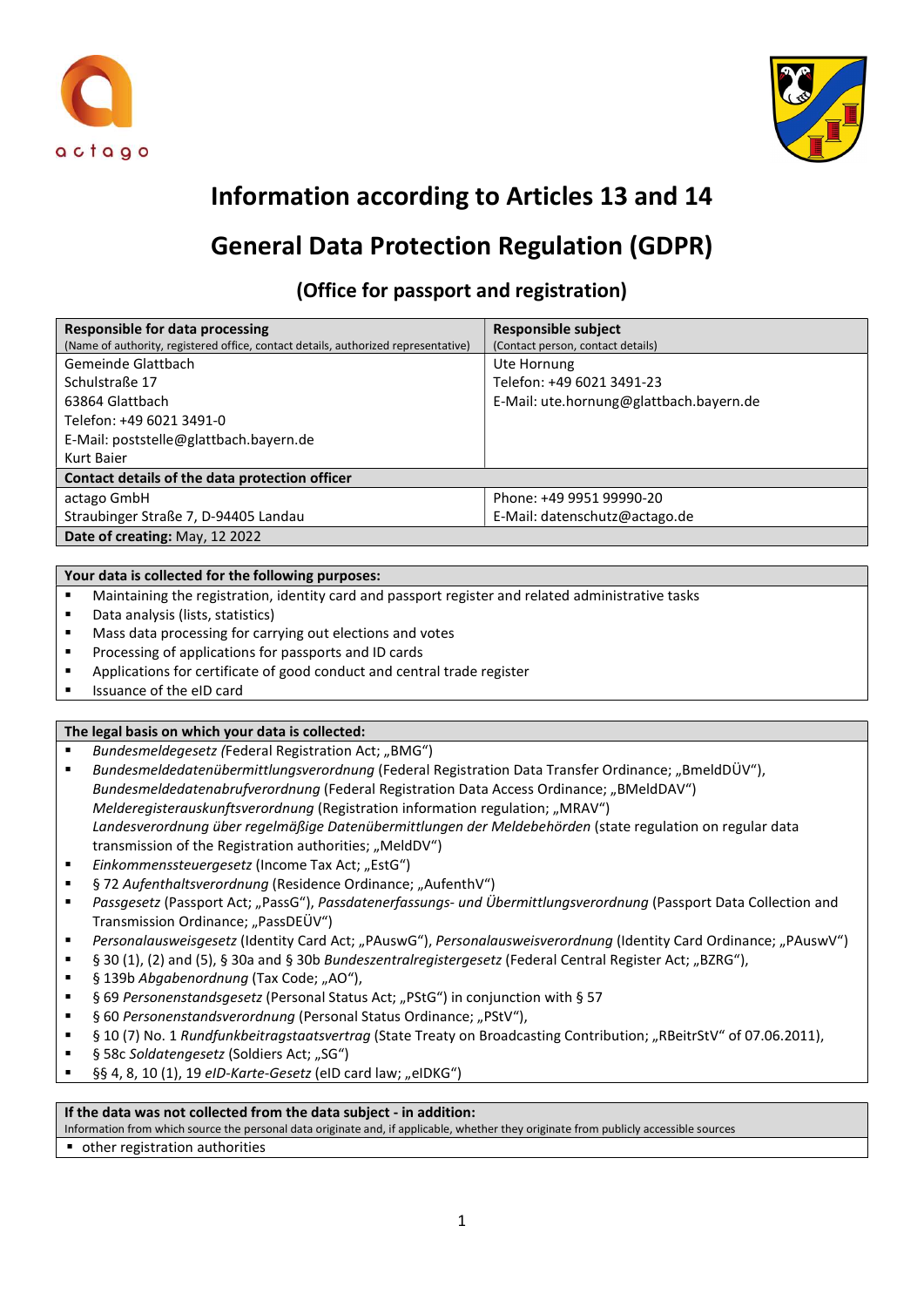actago



#### Recipients or categories of recipients of personal data:

- Other registration authorities
- Other authorities or other public bodies including police, public prosecutor, courts
- **Religious societies under public law**
- Search service via the State Statistical Office
- **Federal Office for Personnel Management of the Bundeswehr**
- **Federal Employment Agency (family benefits)**
- Data center of the pension insurance agency
- **Federal Central Register**
- **Federal Motor Transport Authority**
- Federal Central Tax Office
- Nationality authorities, Federal Office of Administration
- **Schools (school enrollment)**
- Federal President, Prime Minister (honoring old age / marriage anniversaries, social commitment)
- **Tax offices**
- **Immigration Office of the district**
- Central Register of Foreigners
- **Pension offices**
- Waste authorities
- State Office for Statistics and Data Processing (statistics on population movements)
- **Housing authorities**
- Bayrischer Rundfunk (order processing by the "ARD ZDF Deutschlandradio contribution service")
- Medical service of the health insurance companies (MDK) for mammography screening
- State Office for Health and Social Affairs: Service point to promote participation in child examinations
- Weapons licensing authority of the district
- **Explosives Authorities**
- Everyone: simple information from the register of residents; Extended information from the register of residents if a legitimate interest can be substantiated
- Everyone: group information if this is in the public interest
- Public broadcasters (for journalistic activities)
- Parties, groups of voters, other carriers of election proposals (in the 6 months before an election or statutory vote)
- Mandate holders, press, radio (honoring old age / marriage anniversaries)
- Address book publishers (for publishing address books)
- **Blacklist operators**
- Apartment owners or housing providers who can substantiate a legal interest
- Bundesdruckerei (application data for passport and identity card)

#### Transfer of personal data to a third country or an international organization:

There is no transfer to third countries or international organizations.

#### Storage duration of the data or the criteria for determining the storage duration:

- 30 days after moving away / death: deletion of the information to be stored in the register of residents in accordance with § 3 (2) No. 3, 4, 6-11 BMG
- **1** year after moving away / death: deletion of membership in a public religious community (§ 3 (1) No. 11 and (2) No. 2 BMG)
- 5 years after moving away / death: blocking of the data and offering to the responsible archive
- 50 years after blocking: offer to archive, if not accepted, deletion of data
- The children are separated from the family unit when they reach the age of majority (18th year of age).
- Data from the identity card register will be deleted five years after the document has expired. (§ 23 (4) PAuswG)
- For the identity card authority in accordance with § 7 (2) when performing consular tasks, the period is 30 years. (§ 23 (4) PAuswG)
- Data on the eID card: storage of the data at least until a new eID card is issued, but at most until the expiry of the period of validity of the eID card to which it relates